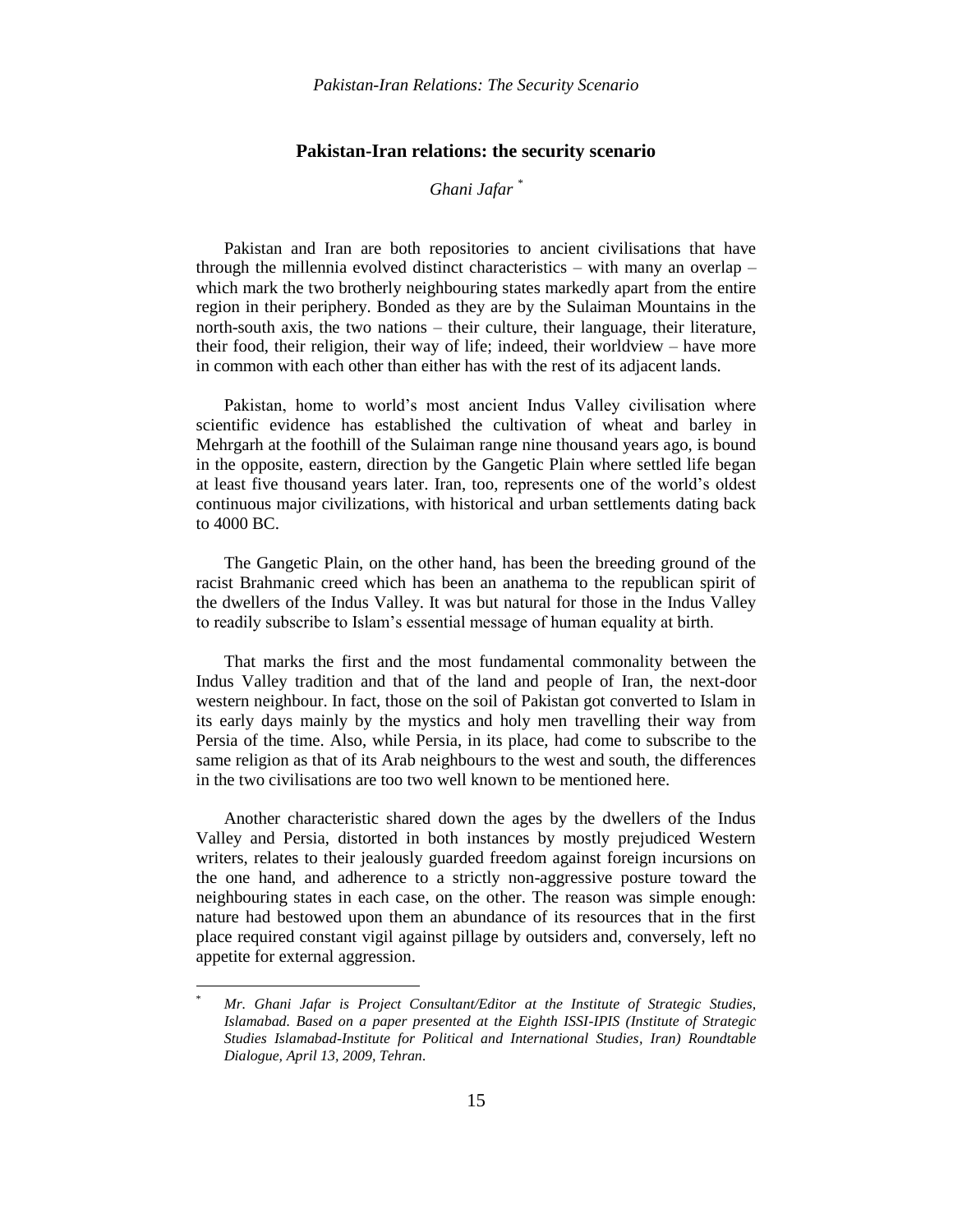As for the Indus Valley, the hordes that swept down from the northern heights could never consolidate their hold over these parts and were obliged to move on farther to the east in the Gangetic Plain for establishing their sway. The same was the case with Persia which, in the face of the wave upon wave of invaders, was always quick to reassert its national identity.

Islam"s ascendancy on both sides of the Sulaiman range heralded the start of a glorious era in this part of the world when, instead of the age-old tradition of enriching each other, the Indus Valley and Persian civilisations converged to the point that the two became practically indistinguishable. That is best illustrated by the adoption of Persian as the language of learning and literary expression by those in the land of the Indus.

There is every reason to believe that this confluence of cultures would have continued to bear fruit in the realms of not just language and literature but also in various branches of science, but for the European colonial intervention – both direct and indirect – that not only set the two neighbours apart but also thwarted their individual advancement.

After gaining independence from colonial rule in 1947, Pakistan – which is nothing if not the stretch of the Indus Valley today – established most friendly relations with Iran. The two countries have stood out for each other in times of need which illustrates the depth of fraternity between the two nations.

The purpose of this presentation is not to dwell on the history of friendly relations between Pakistan and Iran over the past 62 years since the former"s emergence as an independent country in South Asia. All relevant facts in this regard are well documented and have been amply commented on and analysed. The objective here instead is to attempt a contemporaneous overview of the extended region in which the two countries are situated so as to bring home the point that the given geostrategic realities of their shared neighbourhood call for a much greater cohesion in their policies than has obtained at any time in the past.

What is being proposed, in other words, is for both Pakistan and Iran to strive for regaining the kind of solidarity that functioned at the level of their respective societies prior to European colonial intervention in this part of the world that, as already noted, had set the two entities apart. That, it will be argued, is no mere poetic vision but a dictate of time. Imperialism, both regional and extra-regional, is on the prowl along the periphery of the two nations and, should Islamabad and Tehran fail to close their ranks at this juncture, it would become an increasingly arduous task for either to individually tide over the challenge.

We would, for our present purpose, focus on the South Asian flank of Iran's neighbourhood whose security dynamics are inextricably intertwined with Tehran"s regional interests and concerns. The two countries central to the given calculus are, of course, Pakistan and India.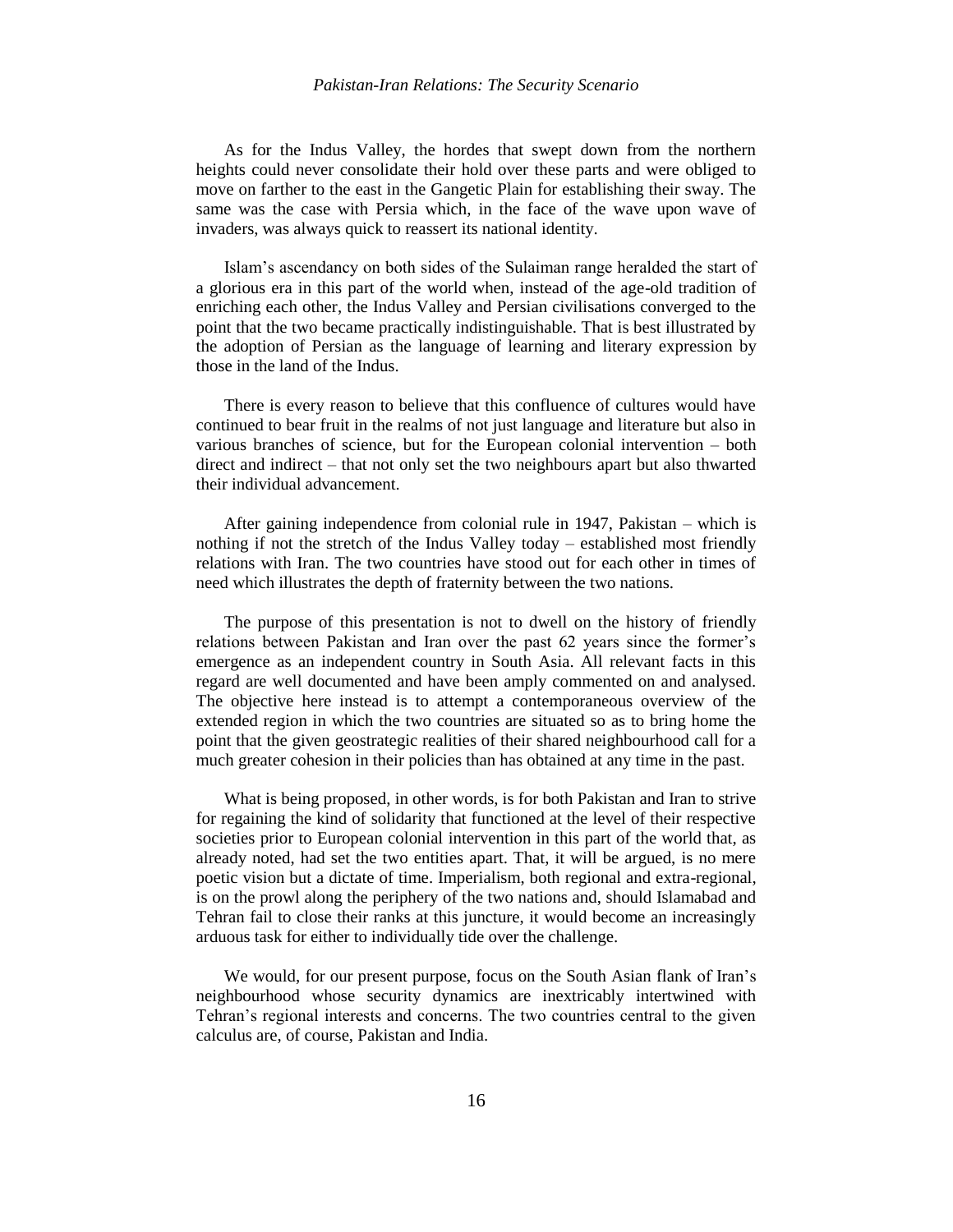Without taking a detailed look back at the chequered relationship of India with both Iran and Pakistan in the post-colonial era, what is most striking in the immediate context is New Delhi"s self-perception of a power on a par with the United States in the aftermath of the terrorist attacks on 9/11 on the regional scale to begin with. Its long-nourished vision of global ascendancy, informed with the mythological creed of Brahmanic supremacy, now saw an unprecedented opportunity to progressively realise the dream.

Thus, within three short months of 9/11, under the pretext of an attack on Indian parliament in which New Delhi could not advance any evidence of Islamabad"s involvement, India started mobilising its entire military machinery in preparation for pre emptive strikes against Pakistan. If the United States had arrogated the right to such offensive moves as a consequence of 9/11, India was no less entitled to follow suit – so went New Delhi"s ill-advised calculation.

Pakistan was obliged to take defensive measures; and India found itself militarily incapable of carrying out its threats. Having thus been checkmated by Pakistan, India was obliged to deescalate the situation by withdrawing its forces from the border after more than a year of futile brinkmanship.

Significantly, India had decided to embark on this abortive misadventure even as the United States had been pressing hard on Pakistan to allow its forces the right to hot pursuit across the country"s western border with Afghanistan in America"s so-called war on terror. The effect of the unprovoked Indian hostile acts, therefore, was to subject Pakistan to a pincer move.

It would also be worth recalling here that, while Pakistan was still facing this possibly two-front situation vis-à-vis the United States on the western front and India on the eastern, Tehran was busy cultivating unprecedented affinity with New Delhi. President Khatami was in the Indian capital as the chief guest at the Indian Republic Day military parade on January 26, 2003. During the same trip, the two sides launched the highly celebrated "strategic partnership" with the signing of the "New Delhi Declaration" and seven other substantive agreements.

One of the agreements was on the development of transportation linkages between Iran and India. The Indian establishment could not hide its glee at having made Iran agree to a scheme that, in its view, made Pakistan irrelevant to the evolving regional strategic framework. To quote C. Raja Mohan, an analyst widely known for his proximity to those who matter in New Delhi,

"In a move that could radically alter the geopolitics of the region, India and Iran today [January 25, 2003] agreed to step up work on transport projects that link the subcontinent with the Persian Gulf, Afghanistan, Central Asia and Europe. The projects announced today … as part of a new road map to strategic cooperation , would increase the leverage of India and Iran in the Great Game for accessing the landlocked resources and markets of Eurasia.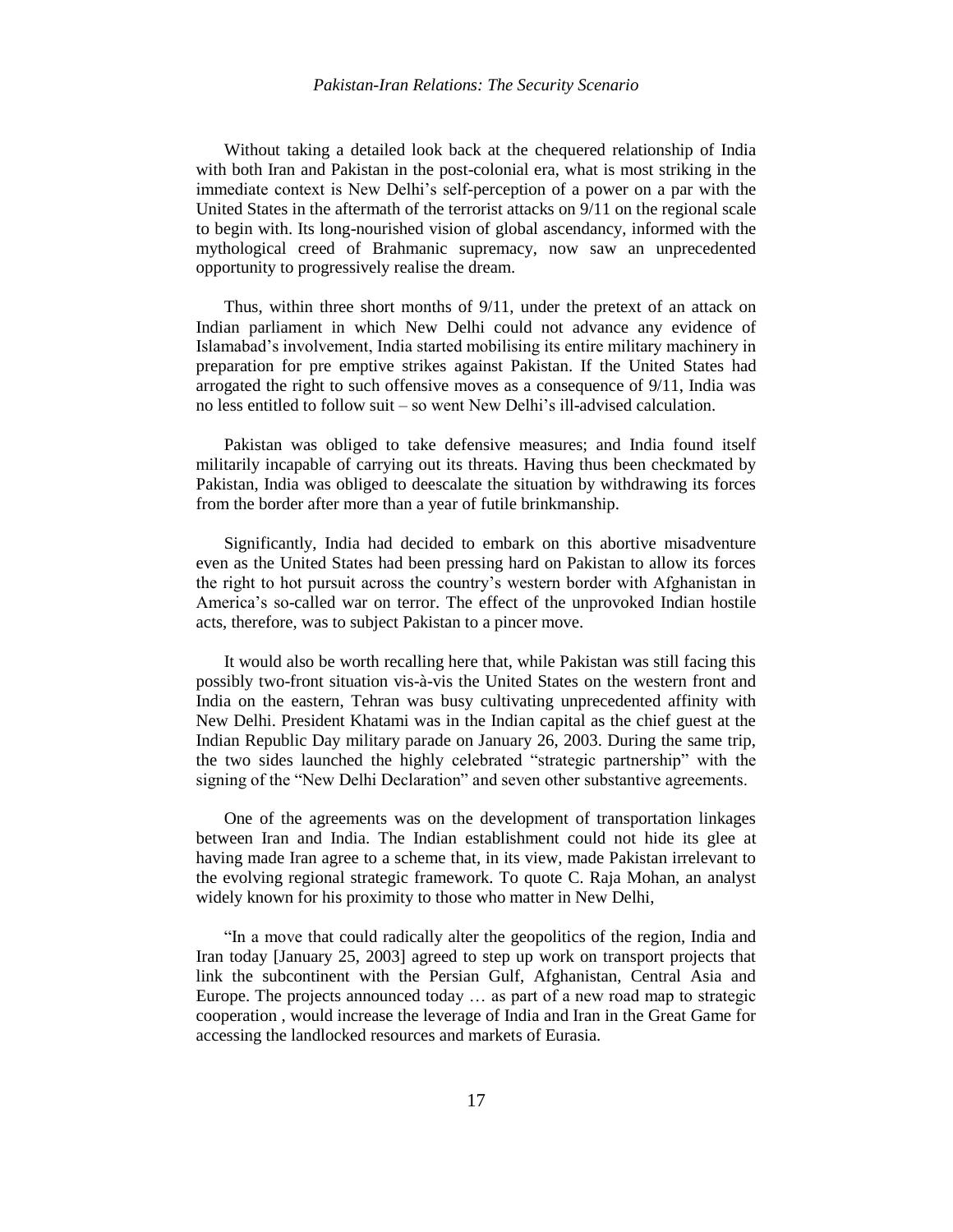"Ever since the Partition in 1947, Pakistan had blocked India"s access to Afghanistan and beyond. The new transport corridors through Iran could liberate India from the geographic constraints imposed by the division of the subcontinent."<sup>1</sup>

It is another matter, though, that India has of late been less than keen on giving substance to its "strategic partnership" with Iran. The reason has everything to do with the even more grandiose "global partnership" it has struck with the United States in July 2005. We shall revert to this aspect later.

While still on the subject of Iran"s relations with India, however, it must be emphasised that Pakistan has all along stood for an entente involving Tehran, Islamabad and New Delhi. Pakistan welcomes the friendship between Iran and India, and views it as an important regional relationship with the potential of contributing to peace and security in this part of the world. Note must also be made here of the singular role played by Iran to exactly the same end in the aftermath of the Mumbai attacks in November 2008.

At the same time, the development of a broad security understanding between Pakistan, Iran and India – for which Tehran is ideally placed to play a crucial role – would certainly go a long way in discouraging extra-regional powers from meddling in the affairs of the region; often at the expense of peace, security and stability in this neighbourhood.

New Delhi has, however, anything but given up the pursuit of an everexpanding militaristic role and presence in the entire region between the Persian Gulf to the south and not just Afghanistan but also Central Asia to the north. Pakistan, of course, remains the only gap in this extensive regional power projection by India in our shared part of the world.

It would be pertinent at this point to make a brief reference to the racist ideology that drives this relentless Indian quest to global domination. It is important to note at the outset that the given Brahmanic doctrine, although authored some two-and-a-half millennia ago, has had a chance to be put into practice by the Indian ruling establishment for the first time in history only after the country"s freedom from colonial rule in 1947.

The question, therefore, is not whether the doctrine is, to begin with, practicable or not – which, quite clearly, it is not – but how much damage it can cause to, first, regional and then global peace and security as it is progressively applied by New Delhi as its all but divine politico-military strategy. We in South Asia have understandably been at its receiving end for over sixty years now and are well aware of its disastrous consequences.

In its essence, the dogma relies upon the progressively expanding realm of the conquering ruler of the Brahmanic power. This core entity is first surrounded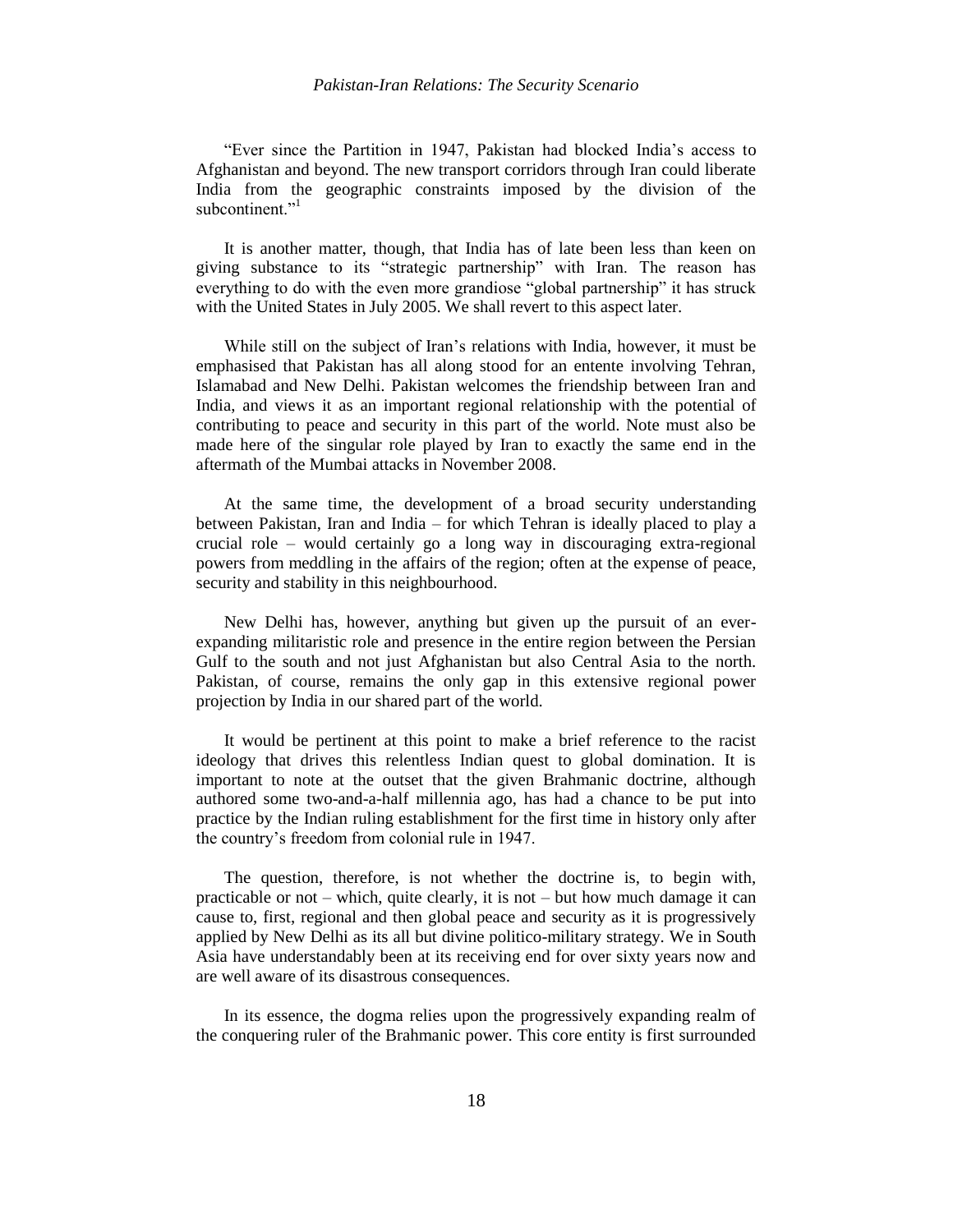by states that are by definition its enemies. As the conqueror tries by all means possible to subdue these surrounding countries, he cultivates friendship with the second circle of states beyond the inner circle of enemies.

When the realm extends to the territories of these enemies, countries in the outer circle of friends become enemies; and so on and so forth till the conqueror establishes his sway over the entire mankind that, by virtue of its 'inferior' status at birth, is destined to be ruled by him. It is as simple as that.

It just so happens that Pakistan, together with all the smaller states of South Asia, is situated in the inner-most circle of enemies, while Iran – as also Afghanistan – is blessed to be in the second circle of friends for the time being.

One has of late come across repeated references by the Iranian leadership to the effect that Pakistan"s safety and security is the same as that of their own country. These sentiments were expressed most clearly by Iran in the aftermath of the late November 2008 attacks in Mumbai when India had, once again, started flexing its muscles on Pakistan.

A most note-worthy aspect of Iranian declarations in this regard has been Tehran"s understanding that the heinous acts in India could not have been perpetrated by Pakistan, and that those from outside the region had been responsible for them. Generally, the media interpreted the reference to external powers as denoting the United States and Israel. Tehran has, at the same time, long held the position that external states should stop interfering in affairs of this region.

This Iranian position needs to be looked at in three complementary contexts. The first; India"s global ambition, that is; has already been indicated. All one need add here is that, much like his racist soul-mate in the Talmudist rabbi, the Brahmanic pundit, too, has arrogated lies and deceit as permissible means to the pursuit of the "divine" mission of establishing his superiority over the rest of mankind. The killing of any number of the 'lesser beings' among India's own citizens in order to advance the same supreme objective, would, apparently, be fully justifiable to this scheme of things.

The present writer had occasion to first encounter this trait while working on the unrest in Indian Punjab during the early 1980s that led in June 1984 to the storming of the holiest Sikh shrine of the Golden Temple by the Army. It was established on the basis of credible published sources in India that not a single killing of a member of the Hindu community in the state could be attributed to a Sikh, yet it was the pretext of violence between the two sides that was advanced by New Delhi as the major justification for the launch of the military operation.

One, therefore, has had reason to be sceptical about the claims made by India from time to time about Pakistan"s involvement in terrorist acts in the former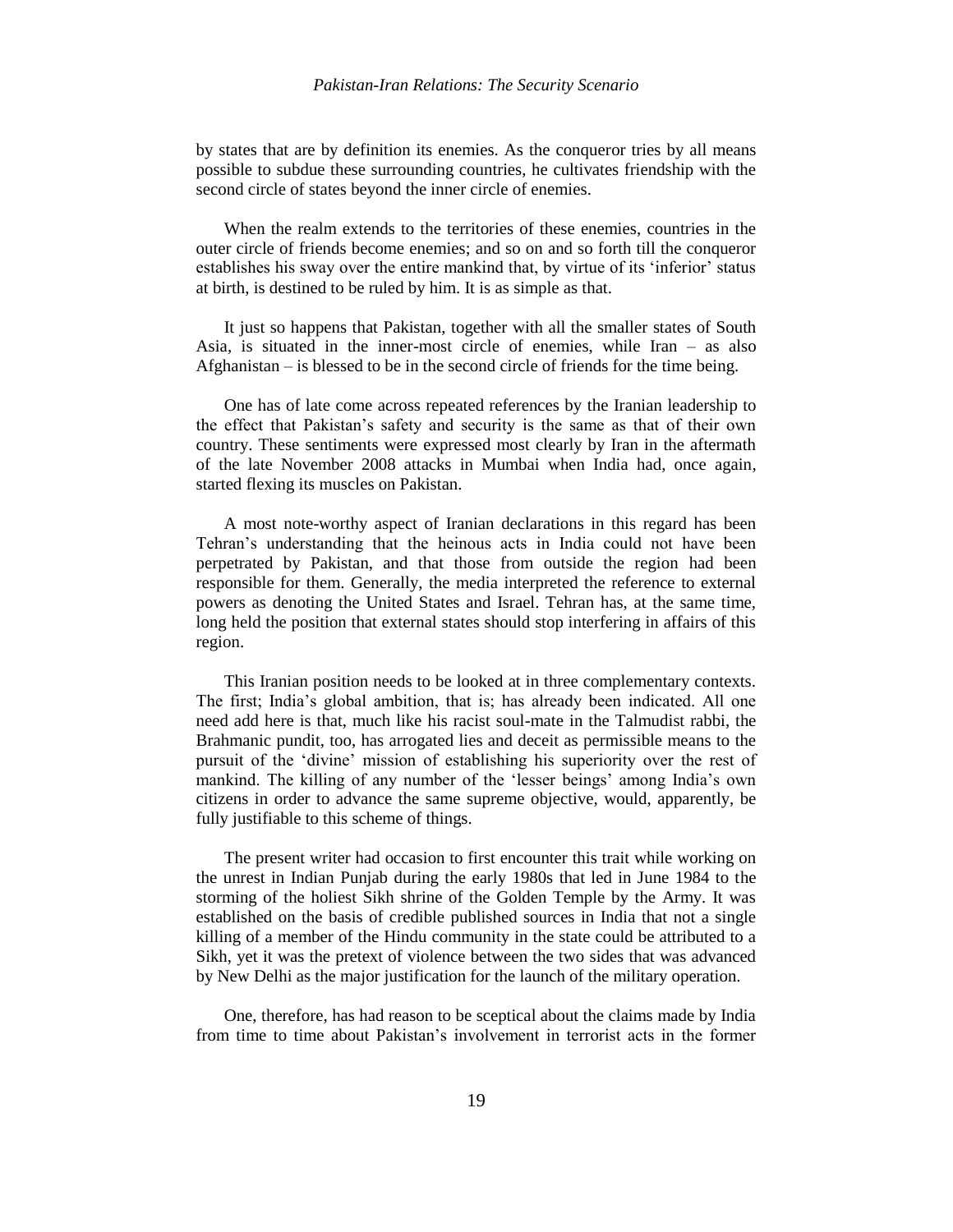country without the provision of verifiable evidence. The same was the case with the December 2001 attack on parliament. Even now, despite the lapse of some five months, New Delhi continues to drag its feet on sharing the full evidence on the Mumbai incidents with Islamabad. Not just that; India has also declined to give the relevant details to the Interpol, even as Pakistan wasted no time in taking the international agency in confidence on whatever material was available to it.

Now, coming to the second dimension of the external powers" meddling in our regional affairs, India has for all practical purposes placed itself in the position of a proxy for the United States as a consequence of the strategic alliance between the two countries. The ramifications here are multifaceted, but it should suffice to briefly mention here just a couple of them.

One of its early effects, insofar as Iran is concerned, was the casting of the Indian vote in favour of the International Atomic Energy Agency resolution on September 24, 2005, finding that Tehran"s "failures and breaches constitute noncompliance" and calling "on Iran to return to the negotiating process."<sup>2</sup> Later developments in this area need not be recounted here. India"s nuclear deal with the United States, on the other hand, has since been finalised. Iran has every reason to complain of double standards being applied by the United States in this regard. The country"s representative to the IAEA voiced concern on this count when the IAEA approved an inspection plan for India on August 1,  $2008$ <sup>3</sup>

The same is the story with India"s dragging its feet on the long-delayed Iran-Pakistan-India natural gas pipeline project. Apart from the U.S. opposition to the scheme, India"s reluctance on this score may also have to do with its inborn aversion to the advancement of peace and stability in its adversarial relationship with Pakistan in the first instance. For, as the project has appropriately been called "the peace pipeline", it would, if carried through, have entailed mutual stakes for Pakistan and India in each other"s internal stability. That is a concept alien to New Delhi"s mindset.

India has for long years now been actively involved in creating difficulties for the brotherly ties between Pakistan and Iran as well; for, friendship between the two strong Muslim nations is an anathema not only to New Delhi but also those outside powers that Tehran would refer to as interfering in our region to advance instability. It is well known that Pakistan has not only most steadfastly upheld Iran"s inalienable right to acquire nuclear power for peaceful purposes, but  $-$  in the face of stiff Western pressure  $-$  has continued to pursue the gas pipeline project even if India is not to from part of it.

Decisive progress on this front was marked only last week when the Federal Cabinet of Pakistan gave its formal approval to the terms and conditions of the proposed Iran-Pakistan pipeline project to the exclusion of India. It can only be hoped that, given the crucial importance of the project in terms of cementing the fraternal ties between the two nations, the project would now be completed at the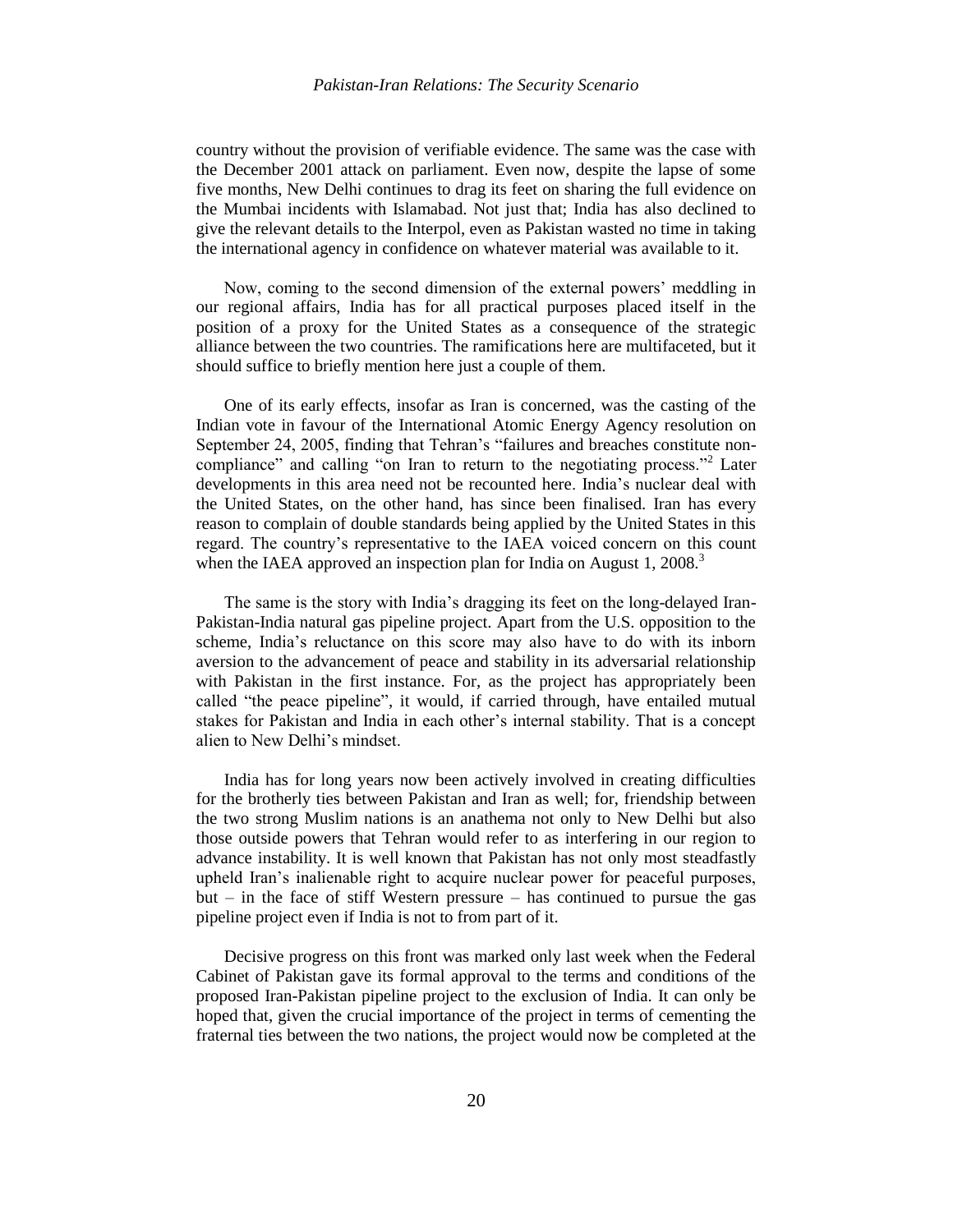earliest. Even if India has any reservations to developing a transnational infrastructure of regional stability in this part of the world, Islamabad and Tehran have every reason to put the same in place without further loss of time.

With regard to India's covert activities along Pakistan's western borders with Iran and Afghanistan; to say nothing of acts patronised within Pakistan; Islamabad has long been complaining about the goings-on at the string of consulates established by New Delhi close to Pakistan"s borders with the two countries where they do not have any valid, legitimate business to conduct. Unfortunately, these protests have not been heeded.

However, now that a noted American writer has substantiated these very concerns of Pakistan, Islamabad"s words may be taken more seriously by our neighbouring friends. One refers here to the reported remarks made by C. Christine Fair, a Senior Political Scientist at the RAND Corporation who has authored and co-authored several books, including, most recently, *The Madrassah Challenge: Militancy and Religious Education in Pakistan*, at a roundtable discussion held by the prestigious *Foreign Affairs* on March 31, 2009. On the subject of these consulates, she stated:

"I think it would be a mistake to completely disregard Pakistan's regional perceptions due to doubts about Indian competence in executing covert operations. That misses the point entirely. And I think it is unfair to dismiss the notion that Pakistan"s apprehensions about Afghanistan stem in part from its security competition with India. Having visited the Indian mission in Zahedan, Iran, I can assure you they are not issuing visas as the main activity!

"Moreover, India has run operations from its mission in Mazar (through which it supported the Northern Alliance) and is likely doing so from the other consulates it has reopened in Jalalabad and Qandahar along the border. Indian officials have told me privately that they are pumping money into Baluchistan."<sup>4</sup>

We have to be clear that those fomenting trouble on both sides of the Pakistan-Iran border are friends of neither country. Under whatever different names these various miscreant gangs may operate here, they are all advancing the same imperial designs of powers both internal and external to the region. They are exploiting the cross-border ethnic linkages of the local population in both the countries to destabilise Pakistan as also Iran. It is, therefore, of utmost importance that Islamabad and Tehran recognise their common challenge and deal with it accordingly.

Although Pakistan has for some years now been hinting at the involvement of certain regional countries in its western province of Balochistan bordering on Iran, it has only recently made a clear public statement in this regard. According to a report in *Dawn* on April 23, 2009, "The prime minister's adviser on interior affairs surprised the Senate … when he directly accused Afghanistan and India of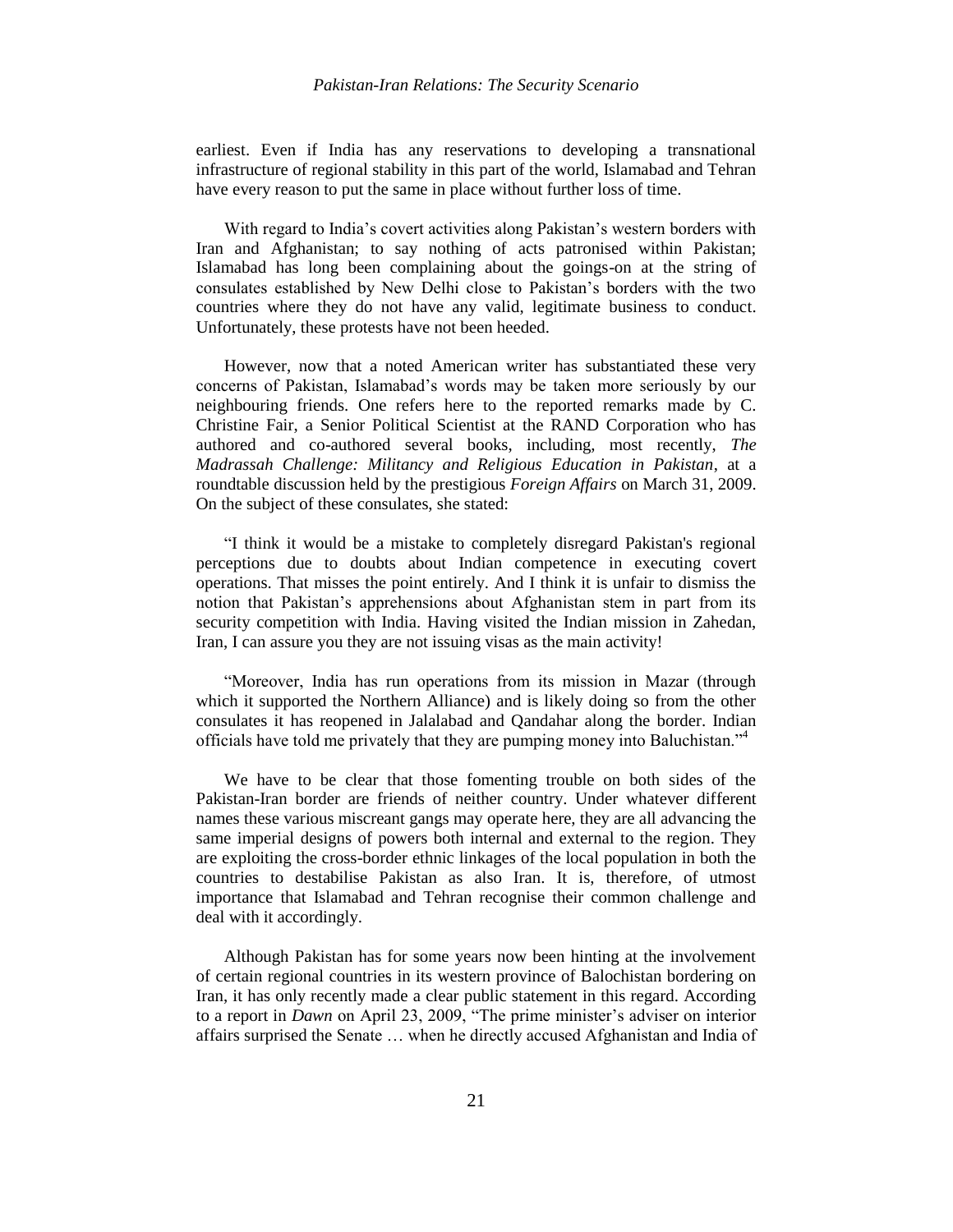supporting the Baloch National Army's campaign for Balochistan's secession from Pakistan … The so-called BLA, he said, was set up by the former Soviet Union and was now being supported by the governments of India and Afghanistan. He claimed that some 4,000 to 5,000 Baloch people were in various camps in Afghanistan and they were being trained there for terrorist activities in Pakistan."<sup>5</sup>

That brings us to the third dimension of the external powers' interference. Along with the United States, the other external influence whose working in our shared region would be alluded to by Iran as being detrimental to peace and security, is, of course, Israel. It would, in this connection, be useful to bear in mind that, unlike the fledgling strategic alliance that India has struck with the United States, the nexus between New Delhi and Tel Aviv is in a class of its own. The two sides have been rightly described as "soul-mates."<sup>6</sup>

Tel Aviv"s animosity for the Islamic Republic of Iran needs no elaboration. However, what is often overlooked is the deeply adversarial position in which the Islamic Republic of Pakistan is held by Israel. According to a recent report in *The Jerusalem Post*, the country"s former Intelligence Chief, Maj.-Gen. [res.] Aharon Ze'evi Farkash, told a large gathering of top Israeli military officers and scientists in Haifa that Pakistan rather than Iran should be viewed as the country"s top enemy. According to him, it is Pakistan that poses "a more immediate threat" than Iran as the former is already a nuclear power.<sup>7</sup>

The same argument has been repeated by a top leader of the new government that came to power in Israel in April 2009: "In a major shift in threat perception for the Jewish state, Pakistan and Afghanistan have now been identified as the biggest threat for Israel with the much publicized danger emanating from Iran"s nuclear programme pushed to the second rank.

"Israel"s hardliner Foreign Minister Avigdor Lieberman, in his first interview to a Russian daily after taking charge, has said that since he began warning against the nuclear threat from Iran, nuclear threats have become more prevalent. However, he said that a more urgent problem has developed in Pakistan and Afghanistan…

""These countries (Pakistan and Afghanistan) are a threat not only to Israel, but to the global order as a whole,' he said. 'Iran is not Israel's biggest strategic threat, rather Afghanistan and Pakistan are,' he emphasised."<sup>8</sup>

The upshot is that there is many an actor out to destabilize our region in general and to create difficulties and misunderstandings between our fraternal ties. We must show maturity to not just see through their designs but also to frustrate them. The terrorist activities across our shared borders, sponsored by interests external as also internal to our part of world, drug- and arms-running and human smuggling are all challenges common to both Pakistan and Iran.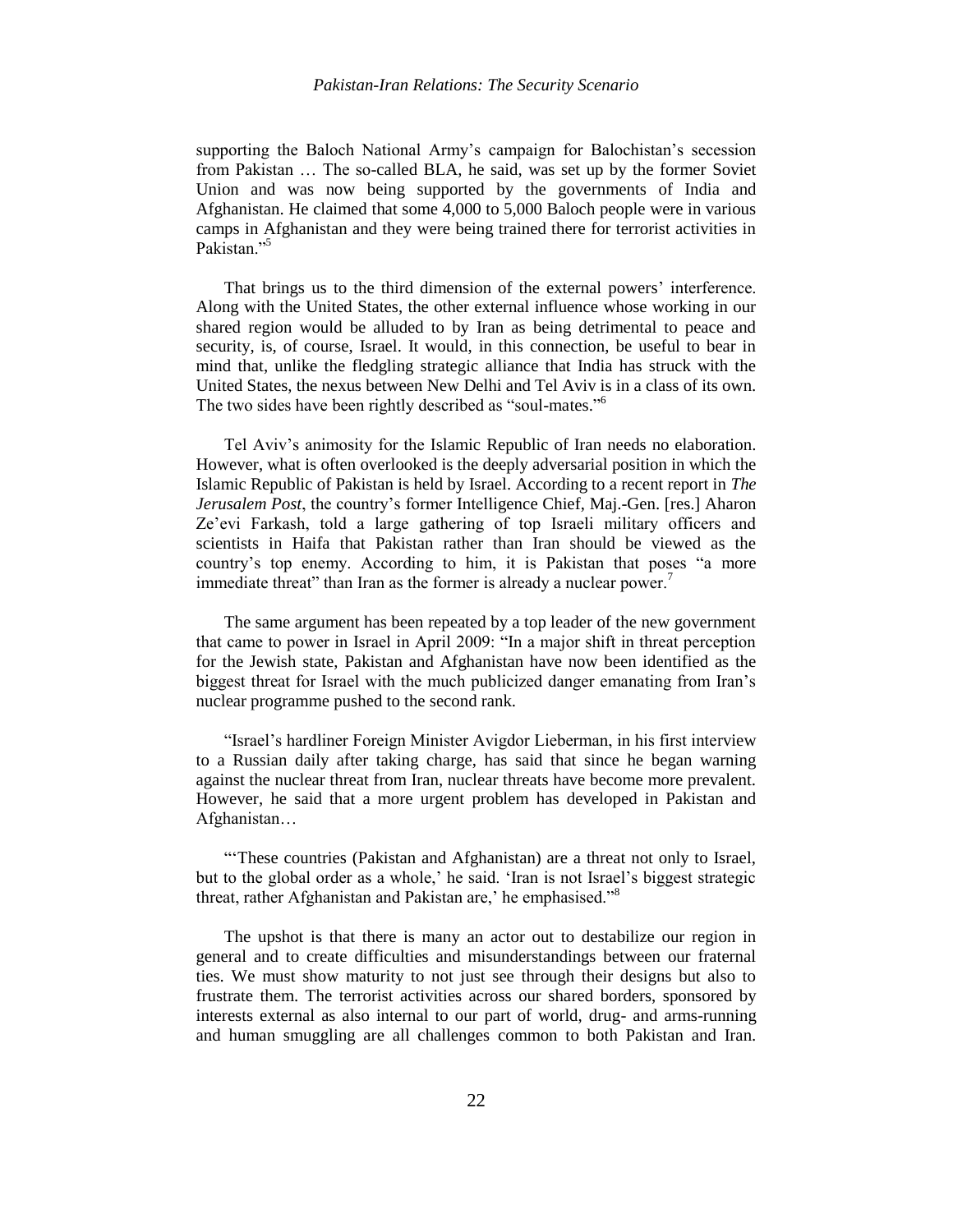Better coordinated and more effective measures need to be put in place to check them.

In the larger security context, India has recently seen an opportunity to advance its regional hegemonic ambitions in the new U.S. regional approach toward Afghanistan. Knowledgeable sources in Islamabad speak of discussions being underway between Washington, D.C., and New Delhi on the possibility of deployment of Indian troops inside Afghanistan. Should that prospect materialize, India, acting as a proxy to its Western as also Israeli allies, would effectively extend its strategic reach from Afghanistan in the north to the Persian Gulf in the south where it already has naval presence.

Sectarianism is yet another weapon long employed by our enemies to spread discord within and between Muslim societies. Pakistan has suffered from this scourge from time to time over the past three decades. Yet, despite these relentless attempts during such a long period, the people of Pakistan have refused to fall for these divisive moves and maintained complete sectarian harmony at the social level. An attack on a Muslim place of worship or the targeting of a person belonging to one sect or another is not a sectarian incident, though those perpetrating it desire that it should be so viewed. They are all cowardly, terrorist acts pure and simple. That is the crucial point to be borne in mind in this context.

The times for Pakistan and Iran are challenging, indeed, but they equally provide the opportunity for the two countries to close their ranks. In order for that to happen, the two sides have first of all to be clear about their common foes.

It is also a dictate of time that the two countries developed a joint strategy to secure their maritime interests. Given such a formidable array of navies of both regional and extra-regional powers in the Persian Gulf and the Arabian Sea, Pakistan and Iran must start conducting joint exercises in these waters on a regular basis.

In particular, the increasing presence of such an aggressive blue-water navy as that of India in their vicinity should be a matter of deep concern to all the regional countries including Iran and Pakistan. It would be worthwhile bearing in mind here that the multi-role naval base India has constructed near Goa is fully equipped for power projection in all parts of the region.

Finally, the two countries need to improve and upgrade their transportation and communication linkages. Those trying to create differences between the two sides have made it a habit to advance the Gwadar Port in Pakistan and Iran"s Chahbahar as rival international trade routes. They can – and should instead – be complementary. Their joint waterways have more than enough real and potential trade volume for the two of them of handle.

# **Notes**